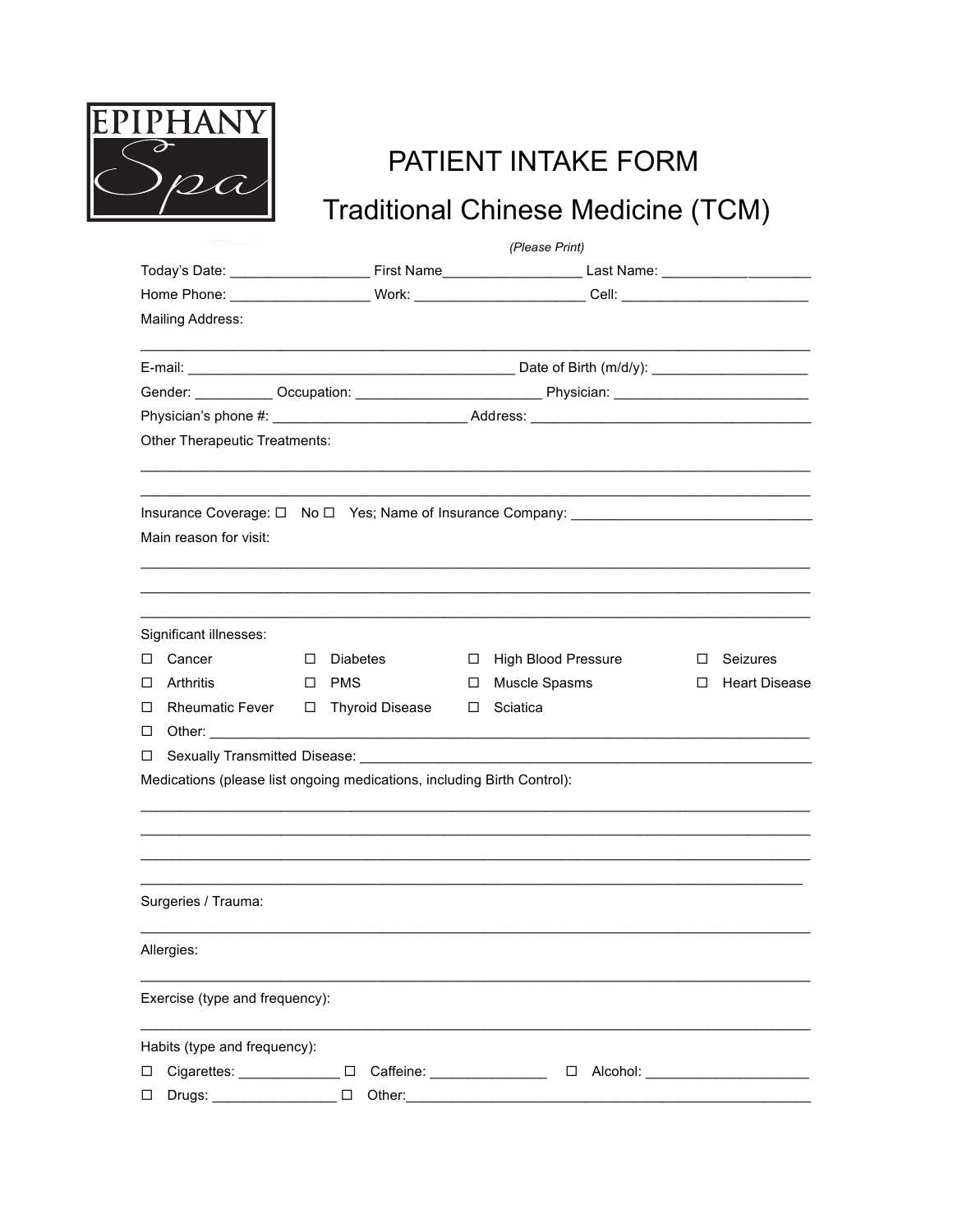| Please check if have had any of these symptoms in the last three months: |                                                                                                                                                                                                                                      |        |                                 |                                |                                                  |        |                        |  |  |
|--------------------------------------------------------------------------|--------------------------------------------------------------------------------------------------------------------------------------------------------------------------------------------------------------------------------------|--------|---------------------------------|--------------------------------|--------------------------------------------------|--------|------------------------|--|--|
|                                                                          | General                                                                                                                                                                                                                              |        |                                 |                                |                                                  |        |                        |  |  |
| ⊔                                                                        | Poor Appetite                                                                                                                                                                                                                        | $\Box$ | Poor Sleep                      | $\Box$                         | Fatigue                                          | □      | Fevers                 |  |  |
| □                                                                        | Chills                                                                                                                                                                                                                               | □      | <b>Night Sweats</b>             | $\Box$                         | <b>Sweats Easily</b>                             | □      | Tremors                |  |  |
| □                                                                        | Localized Weakness □                                                                                                                                                                                                                 |        | Poor Balance                    | $\Box$                         | <b>Bleed/Bruise Easily</b>                       | $\Box$ | <b>Weight Loss</b>     |  |  |
| □                                                                        | Weight Gain                                                                                                                                                                                                                          | □      | <b>Peculiar Tastes/Smells</b>   |                                |                                                  |        |                        |  |  |
| □                                                                        | Strong thirst (hot or cold drinks)                                                                                                                                                                                                   |        |                                 | □                              | Sudden energy drop (time of day: ______________) |        |                        |  |  |
|                                                                          |                                                                                                                                                                                                                                      |        |                                 |                                |                                                  |        |                        |  |  |
|                                                                          | <b>Skin and Hair</b>                                                                                                                                                                                                                 |        |                                 |                                |                                                  |        |                        |  |  |
| ப                                                                        | Rashes                                                                                                                                                                                                                               | □      | <b>Ulcerations</b>              | □                              | Hives                                            | □      | Itching                |  |  |
| ப                                                                        | Pimples                                                                                                                                                                                                                              | □      | Eczema                          | □                              | Dandruff                                         | □      | Loss of hair           |  |  |
| □                                                                        | <b>Recent Moles</b>                                                                                                                                                                                                                  | □      |                                 | Change in hair or skin texture |                                                  |        |                        |  |  |
| □                                                                        |                                                                                                                                                                                                                                      |        |                                 |                                |                                                  |        |                        |  |  |
|                                                                          |                                                                                                                                                                                                                                      |        |                                 |                                |                                                  |        |                        |  |  |
|                                                                          | Head, Eyes, Ears, Nose and Throat                                                                                                                                                                                                    |        |                                 |                                |                                                  |        |                        |  |  |
| ப                                                                        | Concussions                                                                                                                                                                                                                          | □      | <b>Migraines</b>                | $\Box$                         | <b>Blurry Vision</b>                             | $\Box$ | Eye Strain             |  |  |
| □                                                                        | Eye Pain                                                                                                                                                                                                                             | □      | Poor Vision                     | $\Box$                         | Poor night vision                                | ◻      | Cataracts              |  |  |
| ⊔                                                                        | Earaches                                                                                                                                                                                                                             | □      | Spots in front of eyes $\Box$   |                                | Ringing in ears                                  | $\Box$ | Poor hearing           |  |  |
| □                                                                        | Jaw Clicks                                                                                                                                                                                                                           | □      | Sinus problems                  | □                              | Nose bleeds                                      | □      | <b>Grinding Teeth</b>  |  |  |
| □                                                                        | <b>Facial Pain</b>                                                                                                                                                                                                                   | ◻      | Sores on lips/tongue □          |                                | <b>Teeth Problems</b>                            | □      | Headaches              |  |  |
| □                                                                        | Recurrent sore throats                                                                                                                                                                                                               |        |                                 |                                |                                                  |        |                        |  |  |
| □                                                                        |                                                                                                                                                                                                                                      |        |                                 |                                |                                                  |        |                        |  |  |
|                                                                          |                                                                                                                                                                                                                                      |        |                                 |                                |                                                  |        |                        |  |  |
|                                                                          | Cardiovascular                                                                                                                                                                                                                       |        |                                 |                                |                                                  |        |                        |  |  |
| ⊔                                                                        | High Blood Pressure □                                                                                                                                                                                                                |        | Low Blood Pressure □ Chest Pain |                                |                                                  | □      | Irregular heartbeat    |  |  |
| □                                                                        | <b>Dizziness</b>                                                                                                                                                                                                                     | ⊔      | Fainting                        | □                              | Cold hands or feet                               | $\Box$ | Swelling of hands      |  |  |
| □                                                                        | Swelling of feet                                                                                                                                                                                                                     | $\Box$ | Blood clots                     | $\Box$                         | Phlebitis                                        | $\Box$ | Difficulty breathing   |  |  |
| □                                                                        |                                                                                                                                                                                                                                      |        |                                 |                                |                                                  |        |                        |  |  |
|                                                                          |                                                                                                                                                                                                                                      |        |                                 |                                |                                                  |        |                        |  |  |
|                                                                          | Respiratory                                                                                                                                                                                                                          |        |                                 |                                |                                                  |        |                        |  |  |
| ⊔                                                                        | Cough                                                                                                                                                                                                                                | □      | Coughing blood                  | □                              |                                                  |        |                        |  |  |
| □                                                                        | <b>Bronchitis</b>                                                                                                                                                                                                                    | □      | Pneumonia                       | □                              | Asthma                                           | □      | Pain with deep breathe |  |  |
| ⊔                                                                        | Difficulty breathing lying down                                                                                                                                                                                                      |        |                                 |                                |                                                  |        |                        |  |  |
| □                                                                        |                                                                                                                                                                                                                                      |        |                                 |                                |                                                  |        |                        |  |  |
|                                                                          |                                                                                                                                                                                                                                      |        |                                 |                                |                                                  |        |                        |  |  |
|                                                                          | Gastrointestinal                                                                                                                                                                                                                     |        |                                 |                                |                                                  |        |                        |  |  |
| ப                                                                        | Nausea                                                                                                                                                                                                                               | □      | Vomiting                        | □                              | Diarrhea                                         | □      | Constipation           |  |  |
| ⊔                                                                        | Gas                                                                                                                                                                                                                                  | □      | Hiccup                          | □                              | <b>Black stools</b>                              | □      | Blood in stools        |  |  |
| ⊔                                                                        | Indigestion                                                                                                                                                                                                                          | □      | Bad breath                      | □                              | Rectal pain                                      | □      | Hemorrhoids            |  |  |
| ⊔                                                                        | Laxative use<br>Abdominal pain or cramps<br>□                                                                                                                                                                                        |        |                                 |                                |                                                  |        |                        |  |  |
| □                                                                        | Other problems with stomach or intestine: <b>contained a structure of the structure of the structure of the structure of the structure of the structure of the structure of the structure of the structure of the structure of t</b> |        |                                 |                                |                                                  |        |                        |  |  |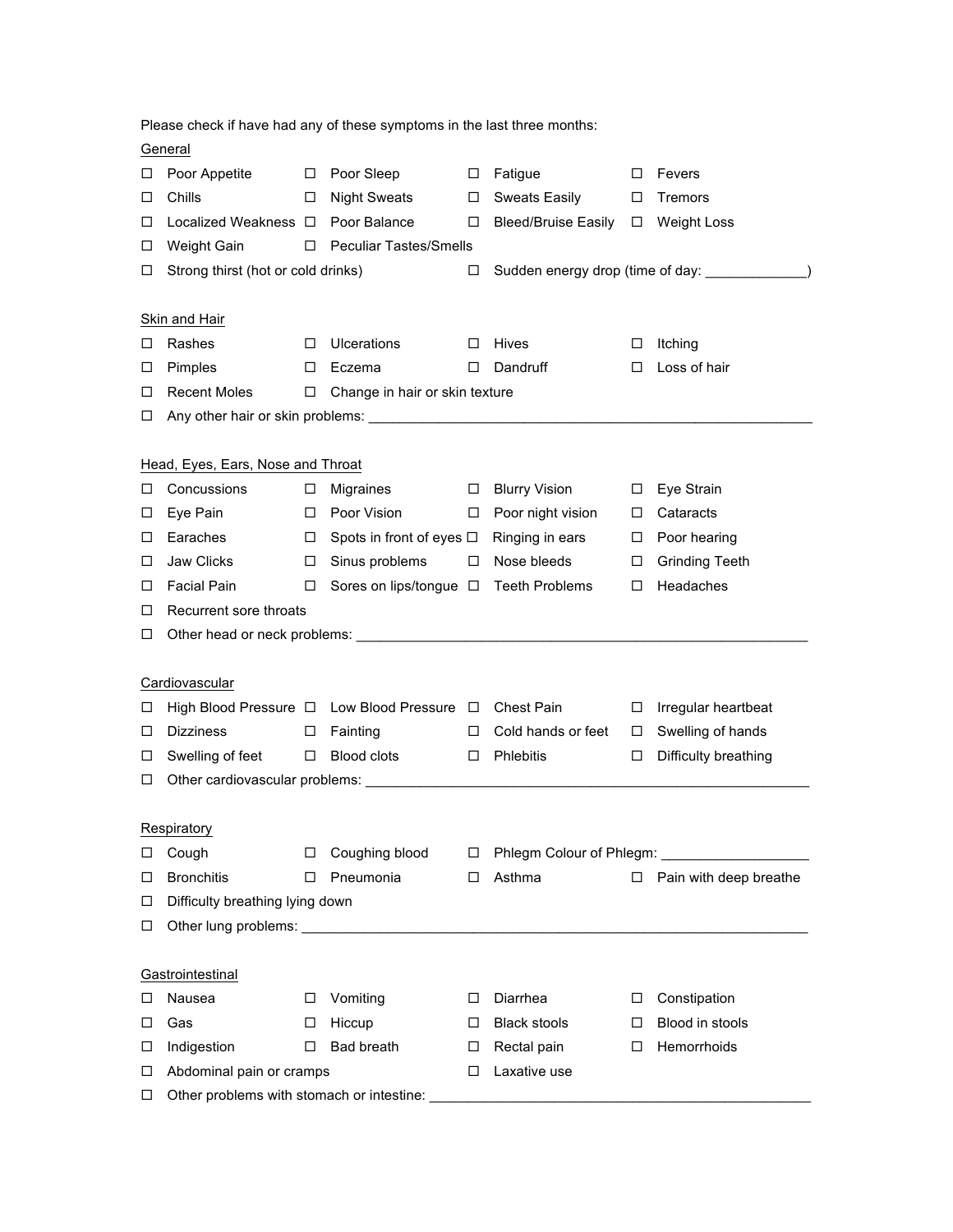|                                                                                  | Urinary                                     |        |                                                                       |        |                     |        |                                     |                                              |  |
|----------------------------------------------------------------------------------|---------------------------------------------|--------|-----------------------------------------------------------------------|--------|---------------------|--------|-------------------------------------|----------------------------------------------|--|
|                                                                                  | Pain on urination                           | □      | Frequent urination                                                    | □      |                     |        |                                     | Uncontrolled bladder $\Box$ Cloudy urination |  |
| п                                                                                | Blood in urine                              | □      | Night-time urination                                                  |        |                     |        |                                     |                                              |  |
|                                                                                  |                                             |        |                                                                       |        |                     |        |                                     |                                              |  |
|                                                                                  | Obstetrics and Gynecology                   |        |                                                                       |        |                     |        |                                     |                                              |  |
| П                                                                                | Clots                                       | □      | Irregular period                                                      | $\Box$ | Unusual character   |        | $\Box$                              | Vaginal discharge                            |  |
| □                                                                                |                                             |        | Light/Heavy/bleeding $\Box$ Vaginal sores                             | $\Box$ | <b>Breast lumps</b> |        |                                     |                                              |  |
| □                                                                                | Menstrual cramps or pains; please describe: |        |                                                                       |        |                     |        |                                     |                                              |  |
|                                                                                  |                                             |        |                                                                       |        |                     |        |                                     |                                              |  |
| ⊔                                                                                |                                             |        | Changes in body/psyche prior to or during menstruation/ PMS symptoms: |        |                     |        |                                     |                                              |  |
|                                                                                  |                                             |        |                                                                       |        |                     |        |                                     |                                              |  |
|                                                                                  |                                             |        |                                                                       |        |                     |        |                                     |                                              |  |
|                                                                                  | Musculoskeletal                             |        |                                                                       |        |                     |        |                                     |                                              |  |
| ப                                                                                | Neck pain                                   | □      | Muscle pain $\Box$                                                    |        | Knee pain           |        | □                                   | Back pain                                    |  |
| □                                                                                | Muscle weakness                             | □      | Foot/ankle pain                                                       | $\Box$ | Hand/wrist pain     |        | $\Box$                              | Shoulder pain                                |  |
| □                                                                                | Hip pain                                    | □      |                                                                       |        |                     |        |                                     |                                              |  |
|                                                                                  |                                             |        |                                                                       |        |                     |        |                                     |                                              |  |
|                                                                                  | Neuropsychological                          |        |                                                                       |        |                     |        |                                     |                                              |  |
|                                                                                  | <b>Seizures</b>                             | □      | <b>Bad Temper</b>                                                     | □      | Anxiety             | $\Box$ | Areas of numbness                   |                                              |  |
| □                                                                                | Concussion                                  | $\Box$ | Poor memory                                                           | $\Box$ | Depression          |        | $\Box$ Easily susceptible to stress |                                              |  |
| Other neurological or psychological problems: __________________________________ |                                             |        |                                                                       |        |                     |        |                                     |                                              |  |
|                                                                                  |                                             |        |                                                                       |        |                     |        |                                     |                                              |  |
| Please inform us of any other problems you would like to discuss:                |                                             |        |                                                                       |        |                     |        |                                     |                                              |  |
|                                                                                  |                                             |        |                                                                       |        |                     |        |                                     |                                              |  |
|                                                                                  |                                             |        |                                                                       |        |                     |        |                                     |                                              |  |

 $\mathcal{L}_\mathcal{L} = \{ \mathcal{L}_\mathcal{L} = \{ \mathcal{L}_\mathcal{L} = \{ \mathcal{L}_\mathcal{L} = \{ \mathcal{L}_\mathcal{L} = \{ \mathcal{L}_\mathcal{L} = \{ \mathcal{L}_\mathcal{L} = \{ \mathcal{L}_\mathcal{L} = \{ \mathcal{L}_\mathcal{L} = \{ \mathcal{L}_\mathcal{L} = \{ \mathcal{L}_\mathcal{L} = \{ \mathcal{L}_\mathcal{L} = \{ \mathcal{L}_\mathcal{L} = \{ \mathcal{L}_\mathcal{L} = \{ \mathcal{L}_\mathcal{$  $\mathcal{L}_\mathcal{L} = \{ \mathcal{L}_\mathcal{L} = \{ \mathcal{L}_\mathcal{L} = \{ \mathcal{L}_\mathcal{L} = \{ \mathcal{L}_\mathcal{L} = \{ \mathcal{L}_\mathcal{L} = \{ \mathcal{L}_\mathcal{L} = \{ \mathcal{L}_\mathcal{L} = \{ \mathcal{L}_\mathcal{L} = \{ \mathcal{L}_\mathcal{L} = \{ \mathcal{L}_\mathcal{L} = \{ \mathcal{L}_\mathcal{L} = \{ \mathcal{L}_\mathcal{L} = \{ \mathcal{L}_\mathcal{L} = \{ \mathcal{L}_\mathcal{$  $\mathcal{L}_\mathcal{L} = \{ \mathcal{L}_\mathcal{L} = \{ \mathcal{L}_\mathcal{L} = \{ \mathcal{L}_\mathcal{L} = \{ \mathcal{L}_\mathcal{L} = \{ \mathcal{L}_\mathcal{L} = \{ \mathcal{L}_\mathcal{L} = \{ \mathcal{L}_\mathcal{L} = \{ \mathcal{L}_\mathcal{L} = \{ \mathcal{L}_\mathcal{L} = \{ \mathcal{L}_\mathcal{L} = \{ \mathcal{L}_\mathcal{L} = \{ \mathcal{L}_\mathcal{L} = \{ \mathcal{L}_\mathcal{L} = \{ \mathcal{L}_\mathcal{$